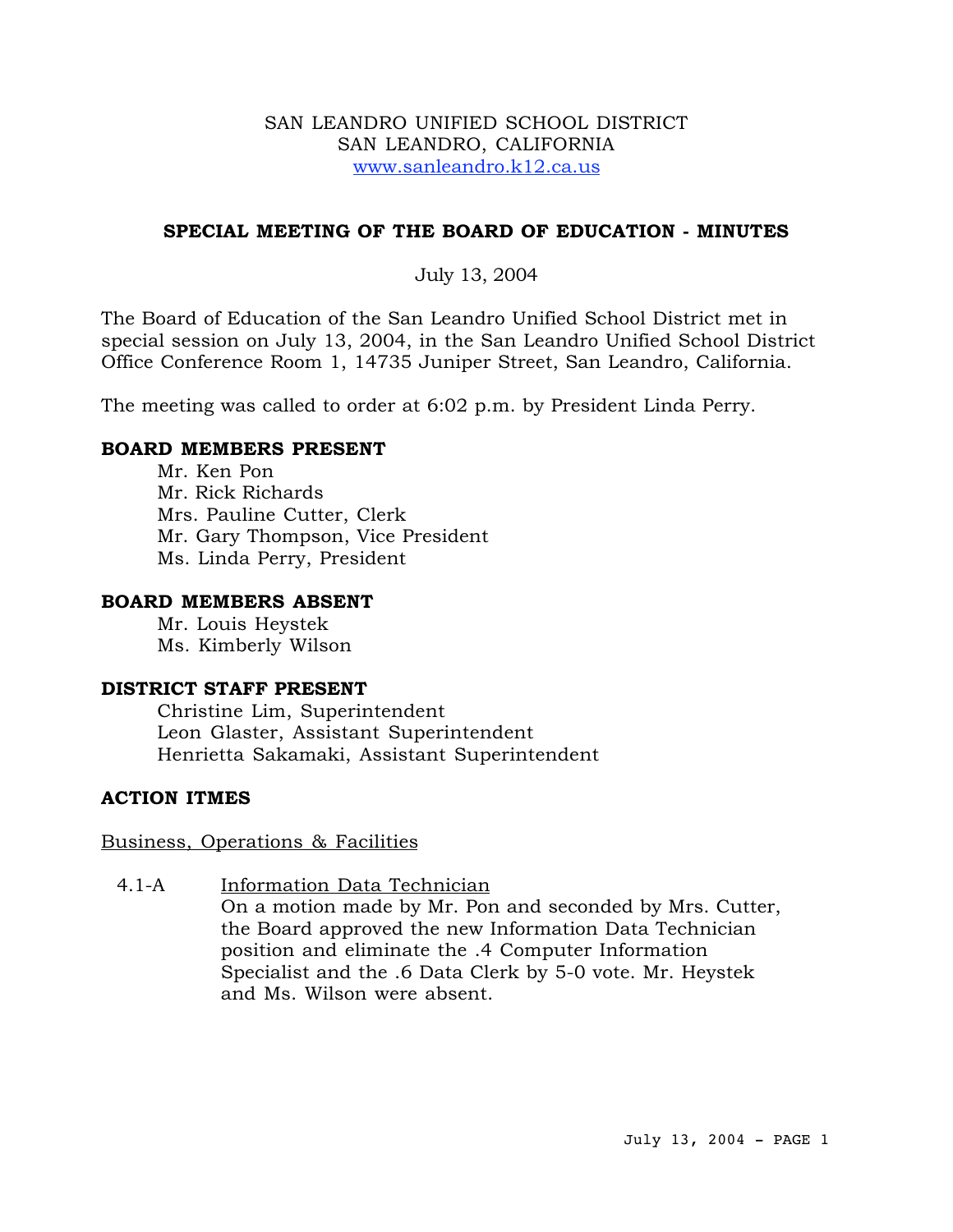## 4.2-A San Leandro High School Proposition 55 Application

Prior to the discussion, Mr. Glaster explained that the District is proposing using Proposition 55 funds (State facilities matching funds) to complete the refurbishing of SLHS after the removal of the construction interim portables and construction mess. The Proposition 55 grant will save the District \$109,000 of the budgeted funds, and get a complete grade A refurbishment of San Leandro High School, not the partial refurbishment that the initial budget allowed us. The scope of work will include:

- Tennis court refurbishment to brand new tennis courts
- Basketball blacktop refurbishment
- Old uninhabited and unusable drama portable with replacement student court
- Main building re-roofing project

Mrs. Cutter said that at the Facilities/Technology Committee meeting they discussed protecting the District's investment by not allowing parking on the blacktop after completion. She would like to see this incorporated into the application. Mr. Glaster said that this would be addressed at the Vanir meeting on Thursday, July 15.

Mr. Pon was interested in the re-roofing and wanted to know if that would include all the roofs on the main building. Mike Murphy, Director of Facilities and Operations said that A & B wings, which have the oldest roofs, would be completely redone. A roofing survey that was done approximately two years ago identified C Wing has still having some lifetime, so maintenance repair patching will be done, but no re-roofing of C wing at this time.

In response to Mr. Thompson's question about the lifespan of C wing after it is patched, Mr. Murphy said that he felt that with a little bit of yearly maintenance, maybe three to five years.

Ms. Perry asked about the blacktop. Curtis Freeze from Vanir said that there would be a 2" overlay and included all lineage.

The Board commended Mr. Glaster, Mr. Murphy, and the Vanir team for all their work.

July 13, 2004 - PAGE 2 On a motion made by Mrs. Cutter and seconded by Mr.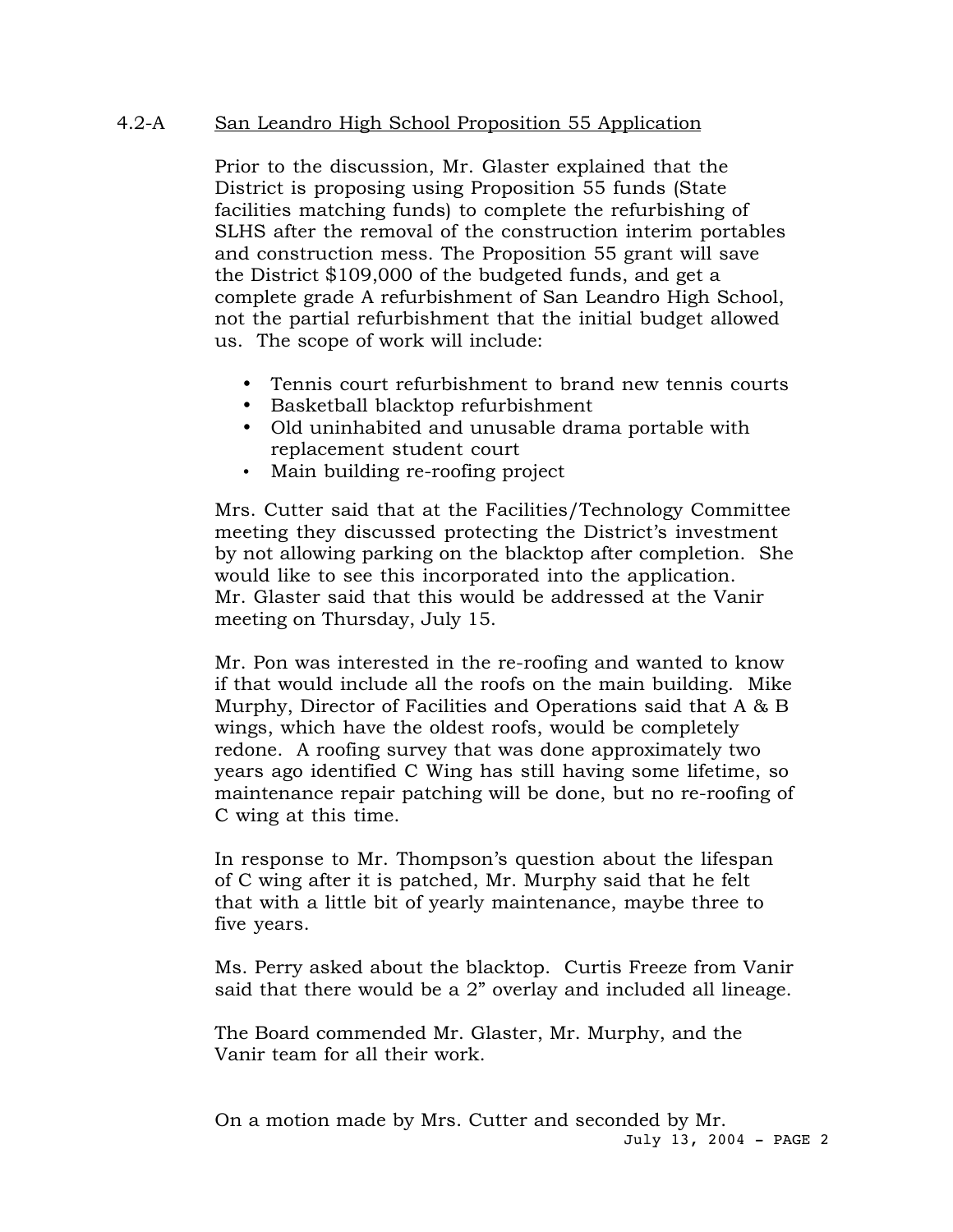Thompson, the Board approved the San Leandro High School Proposition 55 Application by 5-0 vote. Mr. Heystek and Ms. Wilson were absent.

4.3-A Jefferson Elementary School Library/Media Center Audio/Visual System

> Ms. Perry said that this item had been brought to the Facilities/Technology Committee and that Board members Pon, Perry, Cutter, along with Superintendent Lim and Mr. Glaster, toured Jefferson and met with principal Larry Johnson. She explained that an automated projection system, located in the Media Center at Jefferson, is being proposed where programs can be projected on the wall, students will have lap top computers, and lessons can be taught using wireless technology. The vision is to expand the system school-wide for presentations to the entire school.

Ms. Cutter said that touring the facilities satisfied some of her questions and concerns regarding rooms not being dark enough, expense, and being student proof, and that was why she was supporting this proposal. She added that the principal had discussed this with the Jefferson staff and they were in favor of it.

Mr. Pon said that, while the District is not there yet, this is like opening the door to "SMART Boards" in the classrooms which combines the power of a projector, computer, and an interactive whiteboard where someone can highlight key points, write notes in electronic ink and have it saved to the computer. Mr. Pon said that he couldn't find any reason not to pursue this and it was definitely a step up in this District for the students in the classroom.

Mr. Thompson said this was exciting in terms of the type of learning that can now be provided for young people. There is endless opportunities and possibilities for interaction, not only with teaching students in the classroom, but interaction with

other schools. He is looking forward to seeing it in actuality.

Ms. Perry added that the principal at Jefferson had emphasized "real time learning" that this will provide.